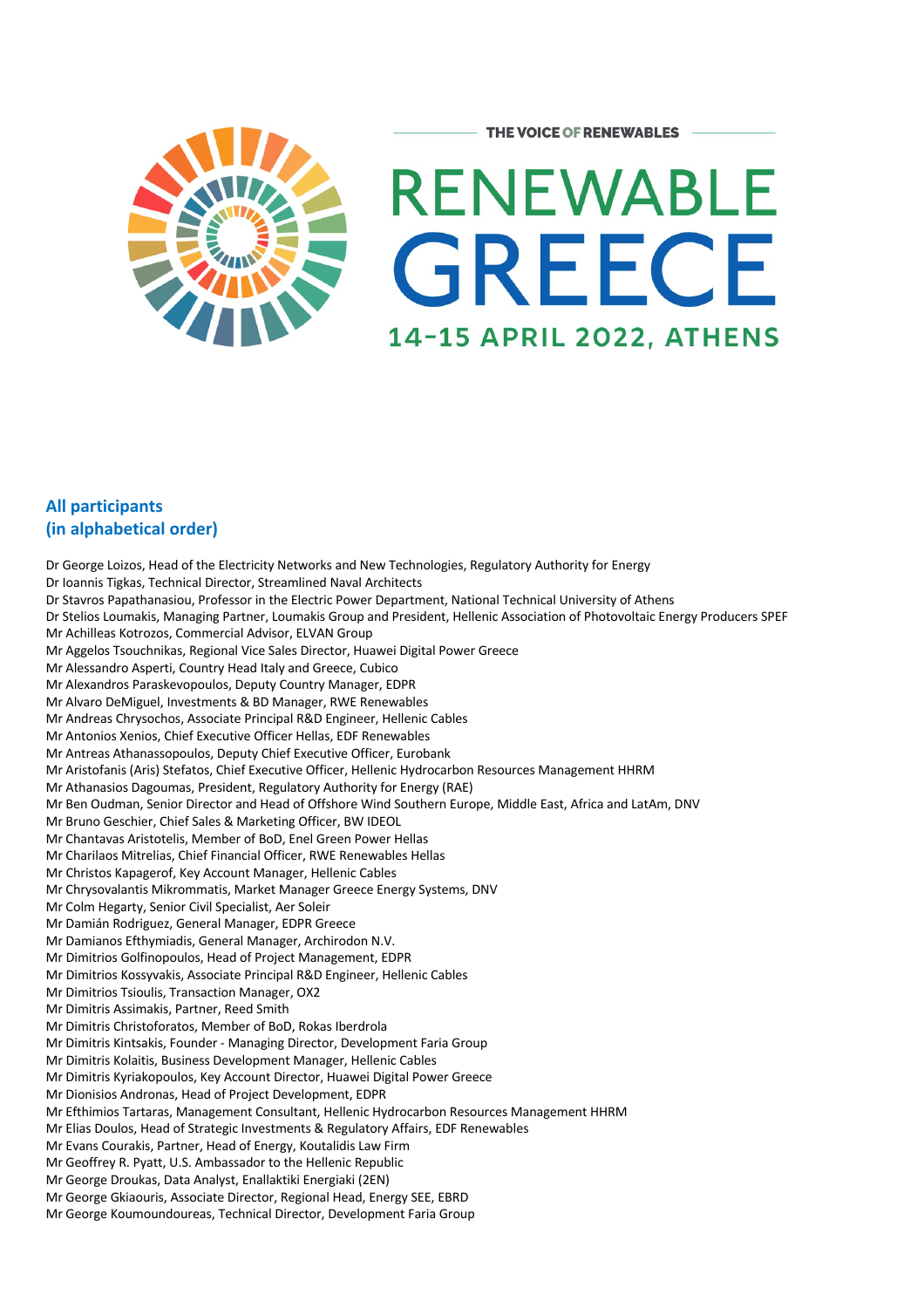Mr George Kravaritis, General Manager, ESC Mr George Tzanidis, Chief Executive Officer, SKGR Energy solar-konzept Greece Mr Giannis Kassanos, Project Manager, ELLAKTOR RES Mr Glenis Georgios, Design Engineer, Hellenic Cables Mr Ian Horsfield, Senior Wind Turbine Specialist, Aer Soleir Mr Iason Anagnostopoulos, Sales Engineer, Hellenic Cables Mr Ioannis C. Karydas, Chief Executive Officer Renewables and Energy Storage, Copelouzos Mr Ioannis Karydas, Vice President, ELICA Group Mr Ioannis Konstantinou, Member of the Scientific Board, Hellenic Energy Regulation Institute and Partner, Metaxas & Associates Law Firm Mr Ioannis Margaris, Deputy Chairman, Independent Power Transmission Operator (IPTO or ADMIE) Mr Ioannis Skarakis, Senior Origination & Tender Officer, Parkwind Mr Ioannis Vasileiou, Data Analyst, Enallaktiki Energiaki (2EN) Mr Istvan Ponsot, International Development Manager, H2air Mr Josh Matthews, Head of Origination and Execution EMEA, Cubico Mr Julian Gerstner, Team Manager Hybrid Energy and Battery Storage Systems, ABO Wind Mr Julian Waldorf, Sales Manager, Vensys Energy Mr Kassimis Angelos, Member of BoD, PPC Renewables Mr Konstantin Kastanis, Managing Director, ELVAN Group Mr Konstantinos Gkouramanis, Electrical Engineer, TÜV HELLAS (TÜV NORD) Mr Konstantinos Grivas, Design Engineer, Hellenic Cables Mr Kostas Savvakis, Group Commercial Director, Hellenic Cables Mr Kostas Skrekas, Minister of Environment and Energy Mr Lampros Papadimitriou, Operations Manager, ΠΟΛΥΠΟΤΑΜΟΣ ΑΙΟΛΙΚΗ ΕΝΕΡΓΕΙΑ Mr Loukas Lazarakis, General Director Energy Unit, Intrakat Mr Luca Piffer, Senior Business Development Director, OX2 Mr Luigi Cupelli, Business Development, SKGR Energy solar-konzept Greece Mr M. Ziad Halwani, International Business Development, H2air Mr Manolis Perrakis, Vice President, TERNA Energy Mr Mantas Zisimos, Member of BoD, Motor Oil Renewable Energy Mr Mathieu Daden, Sales Engineer, Akrocean Mr Matthieu Blandin, Chief Strategy Officer, Akrocean Mr Michele Schiavone, Project Chief Executive Officer for Floating Offshore Wind Portfolio, Copenhagen Offshore Partners Mr Miltos Aslanoglou, Chairman of The Board, AirEnergy Mr Nikolaos Alagialoglou, Director, Copenhagen Offshore Partners (COP) Mr Nikos Nezeritis, Head of Structured Finance Division, Alpha Bank Mr Nikos Stathakis, Head of Asset Management, ELSEWEDY ENERGY Mr Omar Foda, Group Investment Director, ELSEWEDY ENERGY Mr Panagiotis Chaviaropoulos, Member of BoD, iWind Renewables Mr Panagiotis Kolios, L&M Voltage Manager, Hellenic Cables Mr Panagiotis Ladakakos, President, Hellenic Wind Energy Association ELETAEN Mr Panagiotis Papastamatiou, Chief Executive Officer, Hellenic Wind Energy Association ELETAEN Mr Panagiotis Stamoulis, Market Director Southern Europe, Fluence Mr Panagiotis Tsakiris, Member of BoD, Eren Hellas Mr Panos Chatzakos, Technology Advisor, ELVAN Group Mr Polyzois Sideris, Business Development Manager, Archirodon N.V. Mr Reuven Gozal, Partner - Head of Business Development, Lyra Capital Mr Socrates Konstantinidis, General Secretary of BoD, RES INVEST Mr Sotiris Efthimiou, Sales & Business Development Manager, INTEC Mr Spyridon Papadimitriou, Chief Executive Officer, ΠΟΛΥΠΟΤΑΜΟΣ ΑΙΟΛΙΚΗ ΕΝΕΡΓΕΙΑ Mr Spyros Drosos, PMO Manager, Copenhagen Offshore Partners (COP) Mr Spyros Kouvelis, Director, EPLO Institute for Sustainable Development and Senior Associate, University of Cambridge Institute for Sustainability Leadership Mr Stamatis Vournelis, Development Director, Aquila Clean Energy Greece Mr Thanasis Tsantilas, Chairman of BoD & Managing Director, Rokas Renewables (An Iberdrola Renewables Company) Mr Theodore Papatheodorou, Managing Director, Streamlined Naval Architects Mr Theodoros Apostolopoulos, Project Manager, BayWa r.e. Projects Greece Mr Thomas Marty, Tender Manager, Principle Power Mr Vangelis Politis, Managing Partner, Politis & Partners Law Firm Mr Vasileios Grivas, Asset Manager, Cubico Mr Vasileios Tsiotras, Chief Development Officer, RWE Renewables Hellas Mr Vasilis Giotas, Country Manager Greece, OWC (Aqualis) Mr Vasilis Markatselis, Associate, The Renewables Consulting Group Mr Vassilis Efthymiou, Partner, Head of Valuation & Analysis, Lyra Capital Mr Vassilis Katsoulas, Business Development Director, Development Faria Group Mr Vassilis Spiliotopoulos, Managing Director, Siemens Gamesa Mr Vassilis Triantafyllos, Special Advisor to the Secretary General for Energy and Mineral Resources, Hellenic Ministry of Environment and Energy Mr Vassilis Zorbas, Managing Director, Entricity Mr Vionis Panteleimon, Member of BoD, Vestas Mr Yiannis Yiarentis, Chief Executive Officer & Chairman of the Board, Renewable Energy Sources Operator & Guarantees of Origin (DAPEEP SA)